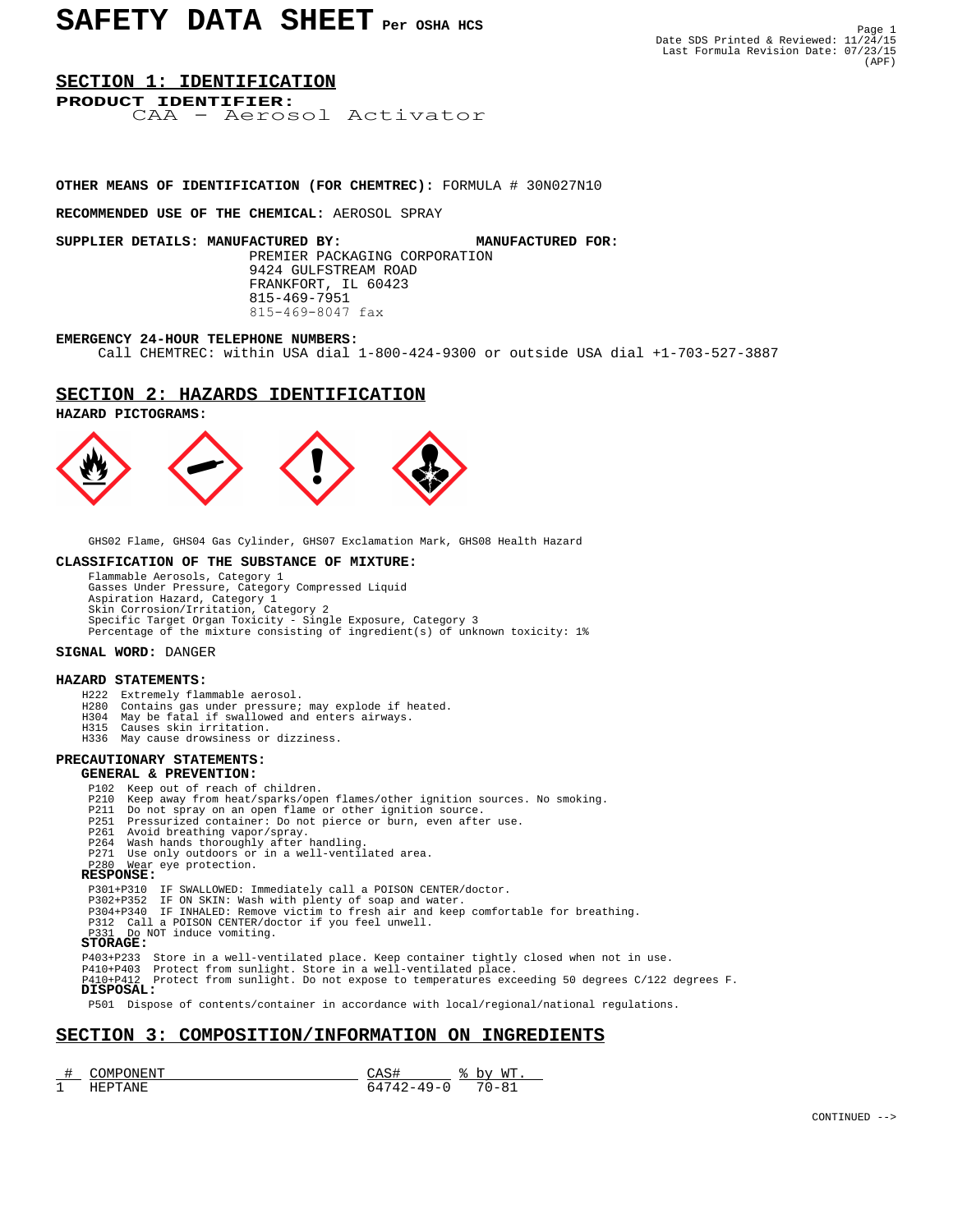# **SAFETY DATA SHEET Per OSHA HCS**

**PRODUCT IDENTIFIER:**

CAA ACTIVATOR

| 2 PROPANE  | 74–98–6  | 1 1 - 21 |
|------------|----------|----------|
| 3 N-BUTANE | 106-97-8 | 5-8      |

# **SECTION 4 - FIRST AID MEASURES**

-----------------------------------------------------------------------------------------------

**Inhalation:** If inhaled: Move person to fresh air and keep in comfortable position for breathing.

If breathing difficulty persists: Get medical advice/attention.<br>**Skin Contact:** If on skin: Wash with plenty of soap and water. Remove contaminated clothing and wash before<br>reuse. If skin irritation persists: Get medical a

**Eye Contact:** If in eyes: Rinse cautiously with water for several minutes. Remove contact lenses, if present and easy to do. Continue rinsing. If eye irritation persists: Get medical advice/attention.

**Ingestion:** If swallowed: Immediately call a poison center/doctor. Do NOT induce vomiting unless directed to do so by medical personnel.<br>**MOST IMPORTANT SYMPTOMS AND EFFECTS, BOTH ACUTE AND DELAYED:** 

See Section 11: Toxicological Information and effects.<br>**INDICATION OF ANY IMMEDIATE MEDICAL ATTENTION AND SPECIAL TREATMENT REQUIRED:** 

Treat symptomatically.

#### **SECTION 5 - FIRE-FIGHTING MEASURES**

Suitable Extinguishing Media: CO2 (Carbon Dioxide), dry chemical, or water fog.<br>Unsuitable Extinguishing Media: Water spray may be unsuitable. However if water is used fog nozzles are preferable.<br>Water may be used to cool

explode. Products of combustion may include but are not limited to: oxides of carbon.<br>**Special Protective Equipment and Precautions for Fire-Fighters:** Full protective equipment including self-contained breathing apparatus should be used.

# **SECTION 6 - ACCIDENTAL RELEASE MEASURES**

**Personal Precautions:** Use personal protection recommended in Section 8.<br>**Environmental Precautions:** Prevent contamination of soil/ground, waterways, drains, and sewers.<br>**Methods of Containment:** Absorb spilled liquid in **Methods for Clean-Up:** Use spark-proof tools to sweep or scrape up, containerize, and dispose of properly. **Other Information:** Ensure adequate ventilation.

# **SECTION 7 - HANDLING AND STORAGE**

#### **Precautions for Safe Handling:**

Vapors may ignite explosively. Prevent buildup of vapors. Keep from sparks, heat, flame or other heat sources.

Do not smoke. Turn off pilot lights, heaters, electric motors and other sources of ignition during use and<br>until all vapors are gone. Do not puncture or incinerate/burn container. Keep container tightly closed while not in

Store in dry, well-ventilated area and in accordance with federal, state, and local regulations. Do not expose to heat<br>or store at temperatures above 50 degrees C / 122 degrees F. If storing in cold temperatures, allow pro

# **SECTION 8 - EXPOSURE CONTROLS/PERSONAL PROTECTION**

#### **CONTROL PARAMETERS**

| COMPONENT  | ACGIH TLV-STEL | ACGIH TLV-TWA | OSHA PEL-TWA |
|------------|----------------|---------------|--------------|
| HEPTANE    | $500$ ppm      | $400$ ppm     | $500$ ppm    |
| PROPANE    | 1800 ppm       | $2500$ ppm    | $1000$ ppm   |
| 3 N-BUTANE | N/E            | 800 ppm       | 800 ppm      |

**APPROPRIATE ENGINEERING CONTROLS:** Provide adequate ventilation to keep air contamination below OSHA permissible exposure limits and ACGIH TLV exposure levels.<br>**EYE/FACE PROTECTION:** Wear safety glasses with side shields. Have eye wash facilities immediately available.

**SKIN PROTECTION:** Wear chemical resistant gloves if contact is likely.

**RESPIRATORY PROTECTION:** Use NIOSH-approved air-purifying respirator with organic cartridge or canister if exposure cannot be controlled within applicable limits with ventilation.

# **SECTION 9: PHYSICAL AND CHEMICAL PROPERTIES**

| PHYSICAL STATE:           | Aerosol - Pressurized Liquid                                 |
|---------------------------|--------------------------------------------------------------|
| COLOR:                    | See product identification                                   |
| ODOR:                     | Solvent Odor                                                 |
| ODOR THRESHOLD:           | No data available                                            |
| pH:                       | No data available                                            |
| FREEZING POINT:           | Not Established (mixture)                                    |
| BOILING POINT:            | Not Applicable (pressurized mixture)                         |
| FLASH POINT:              | less than $-18$ degrees C (less than $-0.4$ degrees F), c.c. |
| <b>EVAPORATION RATE:</b>  | Faster than ether                                            |
| UPPER FLAMMABILITY LIMIT: | Not Established (mixture)                                    |
| LOWER FLAMMABILITY LIMIT: | Not Established (mixture)                                    |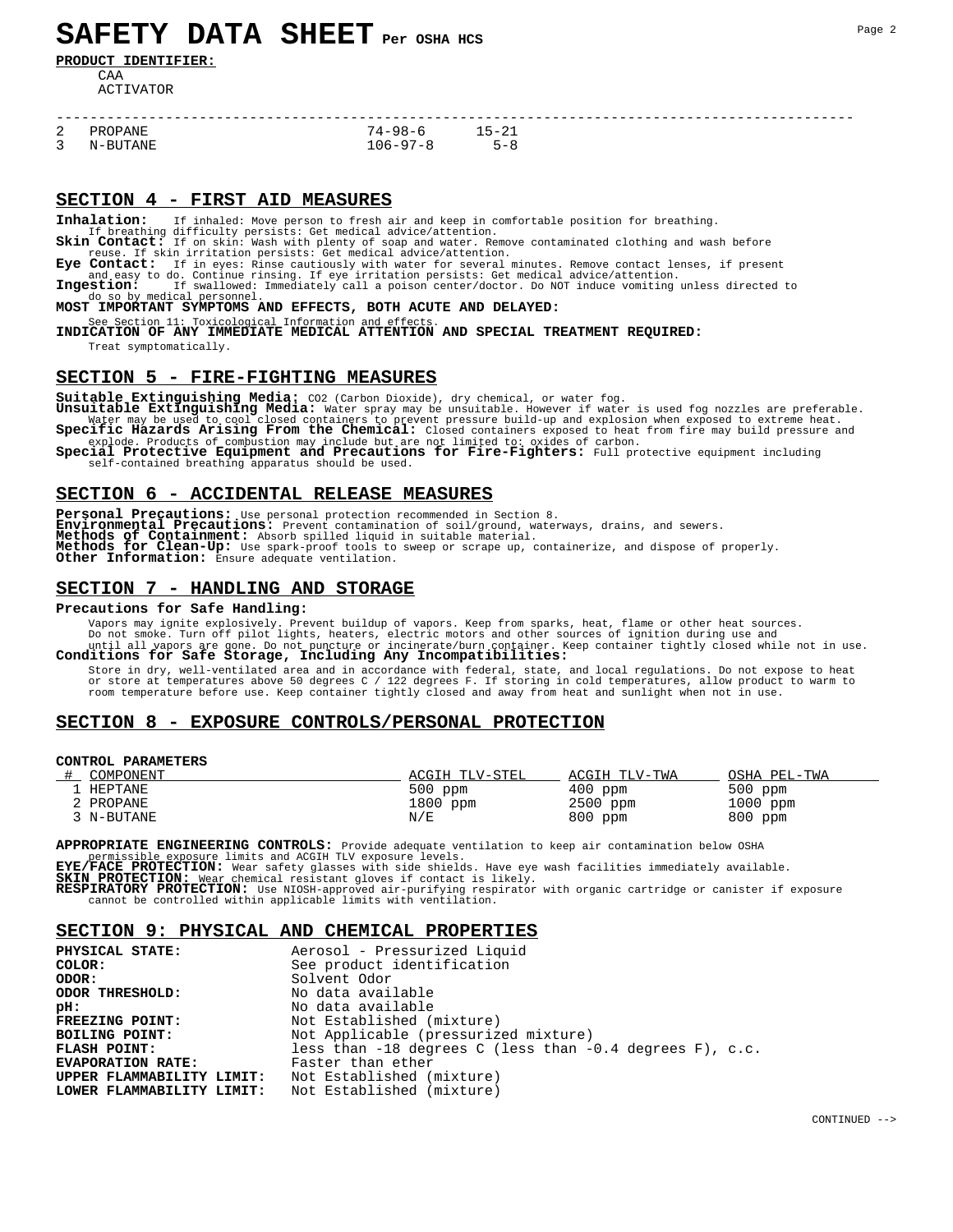# **SAFETY DATA SHEET Per OSHA HCS**

**PRODUCT IDENTIFIER:**

CAA ACTIVATOR

----------------------------------------------------------------------------------------------- Not Established (pressurized mixture)<br>0.649 **SPECIFIC GRAVITY:** 0.649<br>**SOLUBILITY (WATER):** Negligible **SOLUBILITY (WATER):** Negli<br> **VOC PERCENT BY WEIGHT:** 99.99<br> **HAPS PERCENT BY WEIGHT:** 0 **VOC PERCENT BY WEIGHT:** 99.99 **HAPS PERCENT BY WEIGHT:** 0

#### **SECTION 10: STABILITY AND REACTIVITY**

**CHEMICAL STABILITY:** Stable under normal conditions. POSSIBILITY OF HAZARDOUS REACTIONS: Will not occur.<br>CONDITIONS TO AVOID: Keep away from heat, sparks, and flames.<br>INCOMPATIBLE MATERIALS: Strong oxidizing agents.<br>HAZARDOUS DECOMPOSITION PRODUCTS: by fire - Carbon Dioxide

#### **SECTION 11: TOXICOLOGICAL INFORMATION**

**LIKELY ROUTES OF ENTRY:** Skin contact, Inhalation, Eye contact, Ingestion **SIGNS AND SYMPTOMS OF EXPOSURE:**

 **Skin Contact:** Signs/symptoms may include localized redness, itching, drying and cracking of skin.  **Inhalation:** Intentional concentration and inhalation may be harmful or fatal.

**Eye Contact:** Signs/symptoms may include significant redness, swelling, pain, tearing, cloudy appearance of the cornea, and impaired vision.<br>**Inqestion:** Signs/symptoms may include abdominal pain, stomach upset, nausea, v and impaired vision.

 **Ingestion:** Signs/symptoms may include abdominal pain, stomach upset, nausea, vomiting and diarrhea. **TARGET ORGANS POTENTIALLY AFFECTED BY EXPOSURE:**

 Central nervous system, kidneys, lungs, liver, eyes, skin, brain, respiratory tract, urinary tract, reproductive system, cardiovascular system

#### **TOXICOLOGICAL DATA:**

| COMPONENT   | LD50<br>ORAL        | LD50 DERMAL | .050<br>INHALATION                            |
|-------------|---------------------|-------------|-----------------------------------------------|
| HEPTANE     | $>5000$ mg/kg (rat) |             | $>2000$ mg/kg (rabbit) $>73.5$ mg/L (rat) 4 h |
| PROPANE     | 1000                | ⊥800        | N/E                                           |
| 3. N-BUTANE | N/E                 | N/E         | N/E                                           |

# **SECTION 12: ECOLOGICAL INFORMATION**

No data available.

## **SECTION 13: DISPOSAL CONSIDERATIONS**

 Dispose of container and its contents in accordance with federal, state, and local regulations. Do not puncture, incinerate, or place container in trash compactor.

# **SECTION 14: TRANSPORTATION INFORMATION**

**GROUND (D.O.T./49 CFR):**  UN I.D. Number: UN1950 Transport Hazard Class: 2.1 Packing Group: - (not applicable)<br>**Proper Shipping Name:** AEROSOLS (",FLAMMABLE" is optional to add after AEROSOLS) **Proper Shipping Name:** AEROSOLS (",FLAMMABLE" is optional to add after AEROSOLS)<br>**Hazard label:** Limited Quantity (LTD QTY) label -- see 49 CFR 172.315 Hazard label: **Limited Quantity (LTD QTY)** label -- see 49 CFR 172.315 Shipping papers format: **WALGEY** UN1950, AEROSOLS, 2.1, LTD QTY (can add ",FLAMMABLE" (can add ", FLAMMABLE" after AEROSOLS) **AIR (IATA):**  UN I.D. Number: UN1950 Transport Hazard Class: 2.1 Packing Group: - (not applicable)<br>**Proper Shipping Name:** AEROSOLS, FLAMMABLE Packing Instruction: Y203 **Proper Shipping Name:** AEROSOLS, FLAMMABLE Packing Instruction: Y203 **Hazard labels:** LTD QTY label with "Y" in it, and Flammable Gas label **Shipping papers format:** UN1950, AEROSOLS, FLAMMABLE, 2.1 (Note LTD QTY not needed on papers) **WATER (IMDG): UN I.D. Number: UN1950** Transport Hazard Class: 2.1 Packing Group: - (not applicable) **Proper Shipping Name: AEROSOLS** Hazard label: LTD QTY label (see IMDG 3.4.5.1) **Packing Instruction: P003, LP02** EmS: F-D, S-U Stowage and Segregation: Category A **Shipping papers format:** UN1950, AEROSOLS, 2.1, (-18 C c.c.), LTD QTY

No component of this product is a listed Marine Pollutant (49 CFR 172,101,Appendix B).

# **SECTION 15: REGULATORY INFORMATION**

# **International Chemical Inventory**

All components of this product are listed on or exempt from the following inventories: TSCA (United States), CEPA/DSL (Canada), AICS (Australia), IECSC (China)

# **SECTION 16: OTHER INFORMATION**

**REVISION DATE:** 07/23/15

#### **HMIS & NFPA Hazard Scale:**

0=minimal, 1=slight, 2=moderate, 3=serious, 4=severe